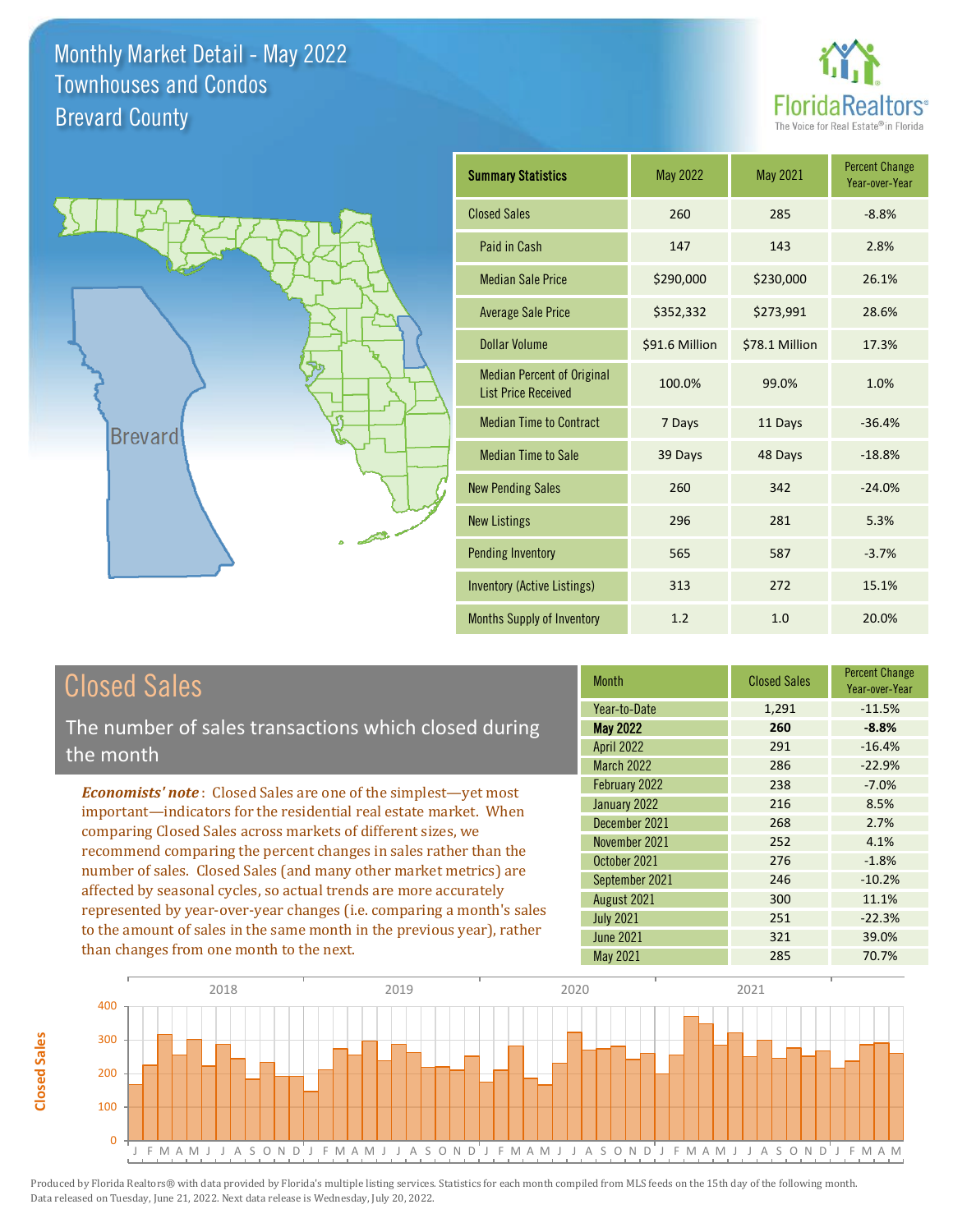

136 21.4%

131 -10.9%

| Cash Sales                                                                     | <b>Month</b>      | <b>Cash Sales</b> | <b>Percent Change</b><br>Year-over-Year |
|--------------------------------------------------------------------------------|-------------------|-------------------|-----------------------------------------|
|                                                                                | Year-to-Date      | 694               | $-3.6%$                                 |
| The number of Closed Sales during the month in which                           | <b>May 2022</b>   | 147               | 2.8%                                    |
| buyers exclusively paid in cash                                                | <b>April 2022</b> | 168               | $-1.2%$                                 |
|                                                                                | <b>March 2022</b> | 151               | $-17.5%$                                |
|                                                                                | February 2022     | 117               | $-12.0%$                                |
|                                                                                | January 2022      | 111               | 22.0%                                   |
| <b>Economists' note:</b> Cash Sales can be a useful indicator of the extent to | December 2021     | 130               | 25.0%                                   |
| which investors are participating in the market. Why? Investors are            | November 2021     | 129               | 29.0%                                   |
| far more likely to have the funds to purchase a home available up front,       | October 2021      | 138               | 11.3%                                   |
| whereas the typical homebuyer requires a mortgage or some other                | September 2021    | 116               | $-1.7%$                                 |

J F M A M J J A S O N D J F M A M J J A S O N D J F M A M J J A S O N D J F M A M J J A S O N D J F M A M 0 50 100 150 200 2018 2019 2020 2021

# Cash Sales as a Percentage of Closed Sales

form of financing. There are, of course, many possible exceptions, so

this statistic should be interpreted with care.

The percentage of Closed Sales during the month which were Cash Sales

*Economists' note* : This statistic is simply another way of viewing Cash Sales. The remaining percentages of Closed Sales (i.e. those not paid fully in cash) each month involved some sort of financing, such as mortgages, owner/seller financing, assumed loans, etc.

| <b>Month</b>      | <b>Percent of Closed</b><br>Sales Paid in Cash | <b>Percent Change</b><br>Year-over-Year |
|-------------------|------------------------------------------------|-----------------------------------------|
| Year-to-Date      | 53.8%                                          | 9.1%                                    |
| <b>May 2022</b>   | 56.5%                                          | 12.5%                                   |
| <b>April 2022</b> | 57.7%                                          | 18.0%                                   |
| <b>March 2022</b> | 52.8%                                          | 7.1%                                    |
| February 2022     | 49.2%                                          | $-5.4%$                                 |
| January 2022      | 51.4%                                          | 12.5%                                   |
| December 2021     | 48.5%                                          | 21.9%                                   |
| November 2021     | 51.2%                                          | 24.0%                                   |
| October 2021      | 50.0%                                          | 13.4%                                   |
| September 2021    | 47.2%                                          | 9.5%                                    |
| August 2021       | 45.3%                                          | 9.2%                                    |
| <b>July 2021</b>  | 52.2%                                          | 14.7%                                   |
| <b>June 2021</b>  | 48.0%                                          | $-3.6%$                                 |
| May 2021          | 50.2%                                          | 13.3%                                   |

May 2021 143 93.2%

June 2021 **154** 33.9%

July 2021

August 2021

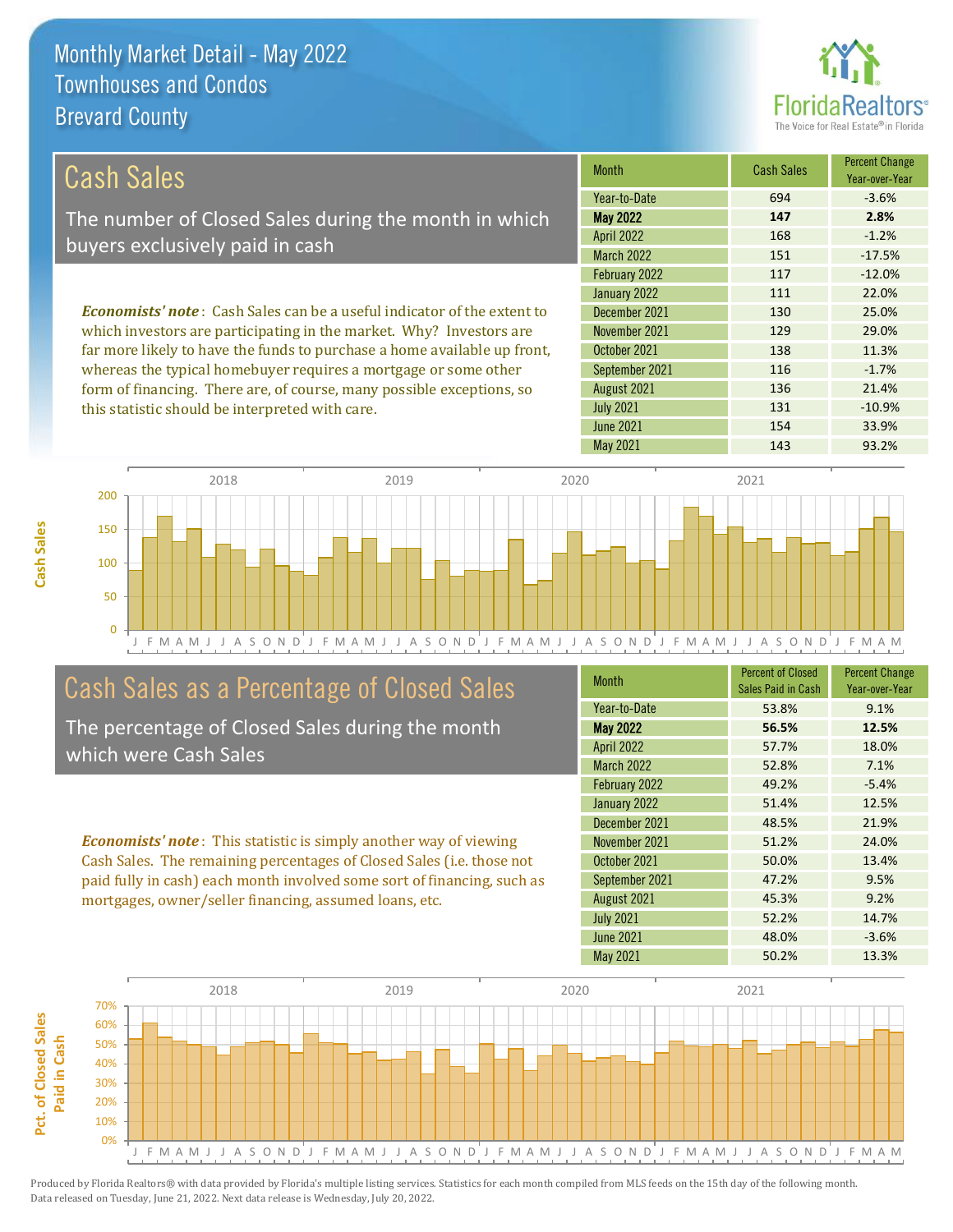

#### *Economists' note* : Median Sale Price is our preferred summary statistic for price activity because, unlike Average Sale Price, Median Sale Price is not sensitive to high sale prices for small numbers of homes that may not be characteristic of the market area. Keep in mind Median Sale Price The median sale price reported for the month (i.e. 50% of sales were above and 50% of sales were below)

that median price trends over time are not always solely caused by changes in the general value of local real estate. Median sale price only reflects the values of the homes that *sold* each month, and the mix of the types of homes that sell can change over time.

| <b>Month</b>      | <b>Median Sale Price</b> | <b>Percent Change</b><br>Year-over-Year |
|-------------------|--------------------------|-----------------------------------------|
| Year-to-Date      | \$275,000                | 20.1%                                   |
| <b>May 2022</b>   | \$290,000                | 26.1%                                   |
| <b>April 2022</b> | \$279,500                | 9.9%                                    |
| <b>March 2022</b> | \$283,500                | 28.9%                                   |
| February 2022     | \$265,000                | 29.3%                                   |
| January 2022      | \$260,750                | 15.9%                                   |
| December 2021     | \$261,500                | 17.3%                                   |
| November 2021     | \$248,150                | 5.1%                                    |
| October 2021      | \$249,450                | 17.1%                                   |
| September 2021    | \$245,000                | 28.9%                                   |
| August 2021       | \$261,868                | 17.6%                                   |
| <b>July 2021</b>  | \$235,000                | 9.3%                                    |
| <b>June 2021</b>  | \$232,000                | 6.7%                                    |
| <b>May 2021</b>   | \$230,000                | 36.9%                                   |



# Average Sale Price

The average sale price reported for the month (i.e. total sales in dollars divided by the number of sales)

*Economists' note* : Usually, we prefer Median Sale Price over Average Sale Price as a summary statistic for home prices. However, Average Sale Price does have its uses—particularly when it is analyzed alongside the Median Sale Price. For one, the relative difference between the two statistics can provide some insight into the market for higher-end homes in an area.

| <b>Month</b>      | <b>Average Sale Price</b> | <b>Percent Change</b><br>Year-over-Year |
|-------------------|---------------------------|-----------------------------------------|
| Year-to-Date      | \$338,324                 | 23.1%                                   |
| <b>May 2022</b>   | \$352,332                 | 28.6%                                   |
| <b>April 2022</b> | \$357,241                 | 17.4%                                   |
| <b>March 2022</b> | \$341,543                 | 27.4%                                   |
| February 2022     | \$323,526                 | 28.0%                                   |
| January 2022      | \$308,021                 | 16.1%                                   |
| December 2021     | \$324,136                 | 23.2%                                   |
| November 2021     | \$293,345                 | 0.4%                                    |
| October 2021      | \$309,291                 | 18.7%                                   |
| September 2021    | \$315,824                 | 37.7%                                   |
| August 2021       | \$311,423                 | 19.6%                                   |
| <b>July 2021</b>  | \$281,488                 | 7.1%                                    |
| <b>June 2021</b>  | \$289,044                 | 8.5%                                    |
| May 2021          | \$273,991                 | 33.9%                                   |



Produced by Florida Realtors® with data provided by Florida's multiple listing services. Statistics for each month compiled from MLS feeds on the 15th day of the following month. Data released on Tuesday, June 21, 2022. Next data release is Wednesday, July 20, 2022.

**Average Sale Price**

Average Sale Price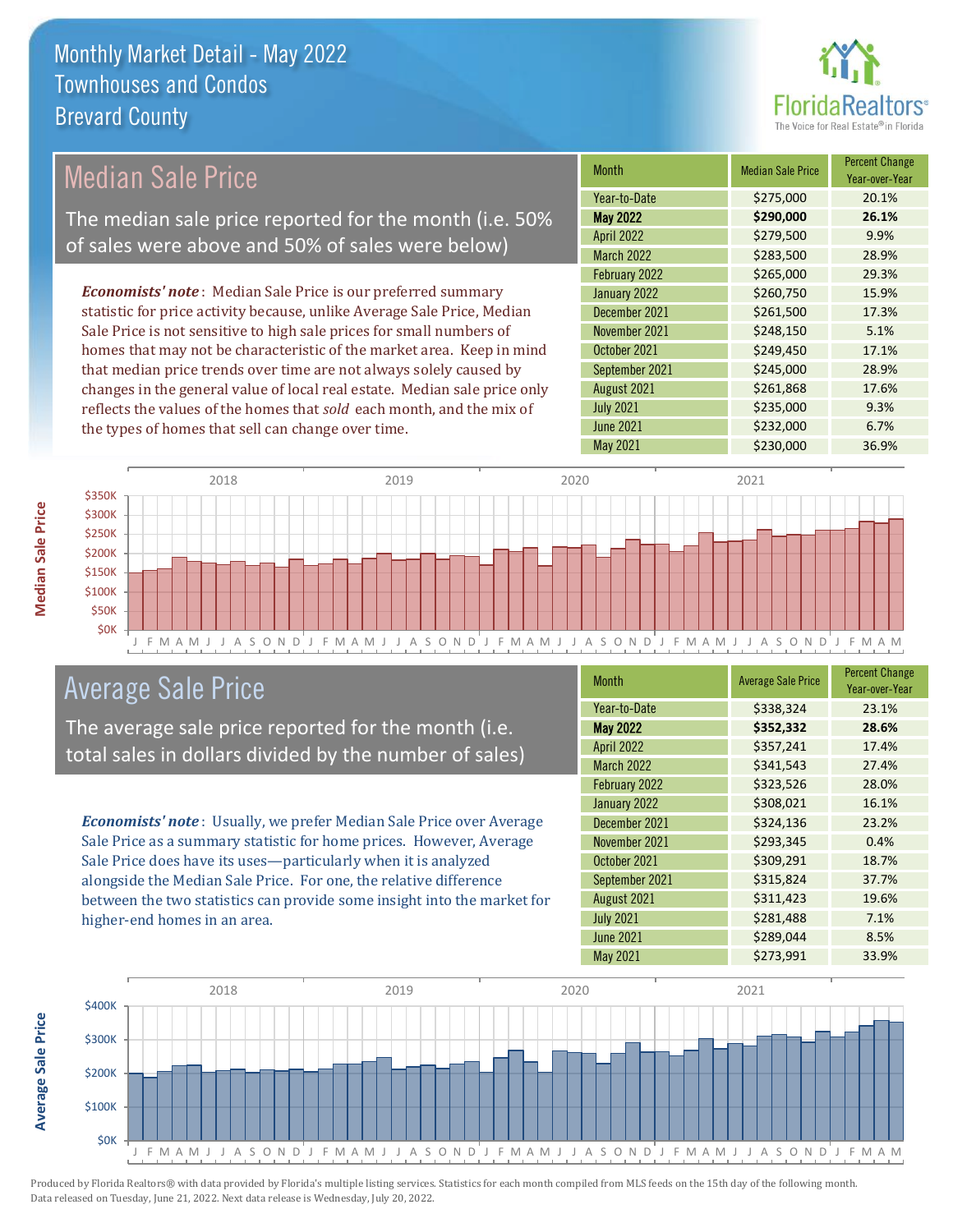

## ollar Volume

The sum of the sale prices for all sales which closed during the month

*Economists' note* : Dollar Volume is simply the sum of all sale prices in a given time period, and can quickly be calculated by multiplying Closed Sales by Average Sale Price. It is a strong indicator of the health of the real estate industry in a market, and is of particular interest to real estate professionals, investors, analysts, and government agencies. Potential home sellers and home buyers, on the other hand, will likely be better served by paying attention to trends in the two components of Dollar Volume (i.e. sales and prices) individually.

| <b>Month</b>      | <b>Dollar Volume</b> | <b>Percent Change</b><br>Year-over-Year |
|-------------------|----------------------|-----------------------------------------|
| Year-to-Date      | \$436.8 Million      | 8.9%                                    |
| <b>May 2022</b>   | \$91.6 Million       | 17.3%                                   |
| <b>April 2022</b> | \$104.0 Million      | $-1.8%$                                 |
| <b>March 2022</b> | \$97.7 Million       | $-1.8%$                                 |
| February 2022     | \$77.0 Million       | 19.0%                                   |
| January 2022      | \$66.5 Million       | 26.0%                                   |
| December 2021     | \$86.9 Million       | 26.5%                                   |
| November 2021     | \$73.9 Million       | 4.5%                                    |
| October 2021      | \$85.4 Million       | 16.6%                                   |
| September 2021    | \$77.7 Million       | 23.6%                                   |
| August 2021       | \$93.4 Million       | 32.9%                                   |
| <b>July 2021</b>  | \$70.7 Million       | $-16.8%$                                |
| <b>June 2021</b>  | \$92.8 Million       | 50.7%                                   |
| <b>May 2021</b>   | \$78.1 Million       | 128.5%                                  |



# Median Percent of Original List Price Received

The median of the sale price (as a percentage of the original list price) across all properties selling during the month

*Economists' note* : The Median Percent of Original List Price Received is useful as an indicator of market recovery, since it typically rises as buyers realize that the market may be moving away from them and they need to match the selling price (or better it) in order to get a contract on the house. This is usually the last measure to indicate a market has shifted from down to up, so it is what we would call a *lagging* indicator.

| <b>Month</b>      | Med. Pct. of Orig.<br><b>List Price Received</b> | <b>Percent Change</b><br>Year-over-Year |
|-------------------|--------------------------------------------------|-----------------------------------------|
| Year-to-Date      | 100.0%                                           | 2.2%                                    |
| <b>May 2022</b>   | 100.0%                                           | 1.0%                                    |
| <b>April 2022</b> | 100.0%                                           | 1.5%                                    |
| <b>March 2022</b> | 100.0%                                           | 2.4%                                    |
| February 2022     | 99.7%                                            | 3.9%                                    |
| January 2022      | 98.7%                                            | 1.5%                                    |
| December 2021     | 98.2%                                            | 1.9%                                    |
| November 2021     | 98.9%                                            | 2.0%                                    |
| October 2021      | 99.3%                                            | 2.6%                                    |
| September 2021    | 98.9%                                            | 2.5%                                    |
| August 2021       | 100.0%                                           | 4.5%                                    |
| <b>July 2021</b>  | 100.0%                                           | 4.1%                                    |
| <b>June 2021</b>  | 100.0%                                           | 4.5%                                    |
| <b>May 2021</b>   | 99.0%                                            | 3.4%                                    |

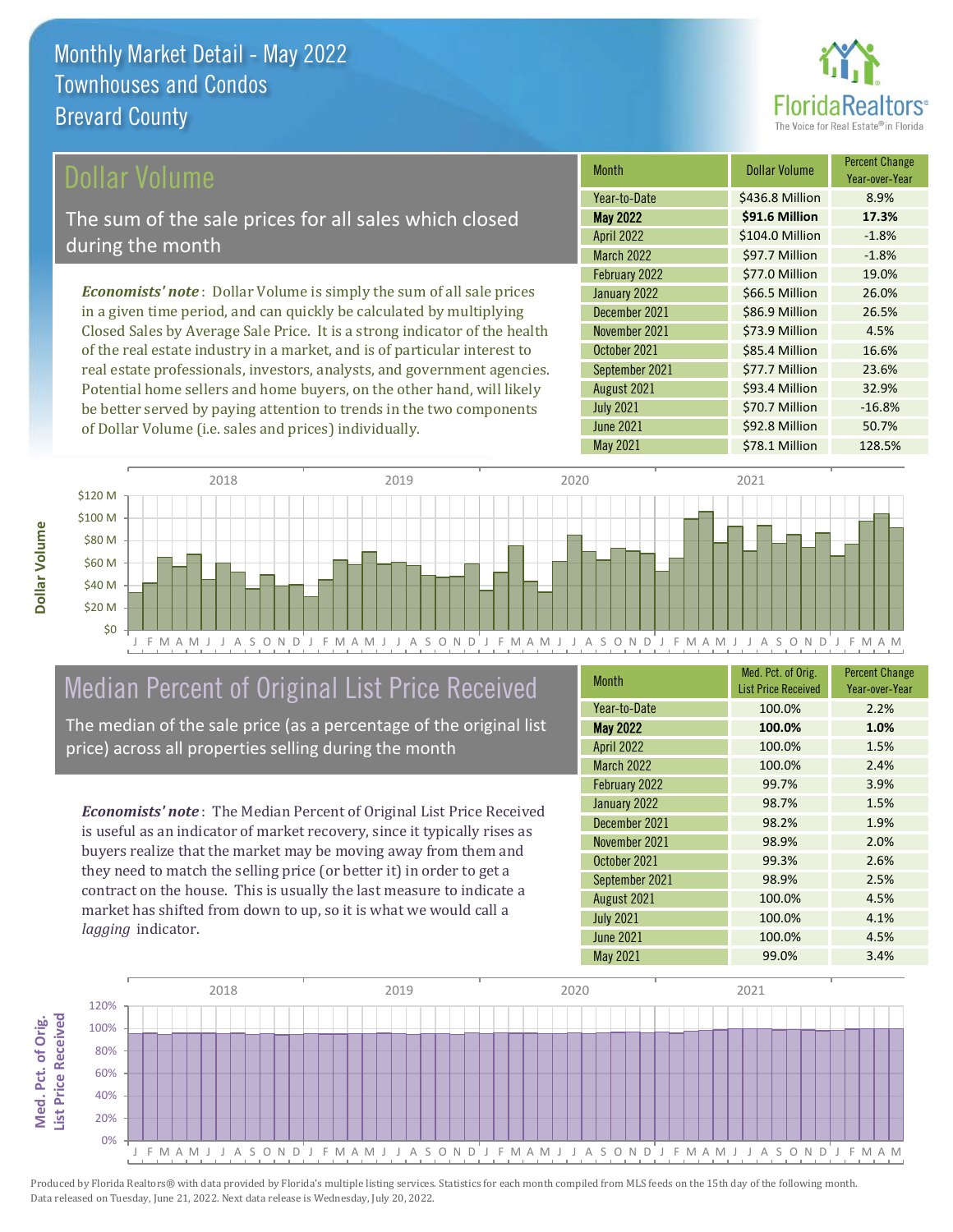

# Median Time to Contract

The median number of days between the listing date and contract date for all Closed Sales during the month

*Economists' note* : Like Time to Sale, Time to Contract is a measure of the length of the home selling process calculated for sales which closed during the month. The difference is that Time to Contract measures the number of days between the initial listing of a property and the signing of the contract which eventually led to the closing of the sale. When the gap between Median Time to Contract and Median Time to Sale grows, it is usually a sign of longer closing times and/or declining numbers of cash sales.

| Month             | <b>Median Time to</b><br>Contract | <b>Percent Change</b><br>Year-over-Year |
|-------------------|-----------------------------------|-----------------------------------------|
| Year-to-Date      | 8 Days                            | $-50.0%$                                |
| <b>May 2022</b>   | 7 Days                            | $-36.4%$                                |
| <b>April 2022</b> | 7 Days                            | $-41.7%$                                |
| <b>March 2022</b> | 8 Days                            | $-46.7%$                                |
| February 2022     | 10 Days                           | $-56.5%$                                |
| January 2022      | 11 Days                           | $-56.0%$                                |
| December 2021     | 13 Days                           | $-48.0%$                                |
| November 2021     | 15 Days                           | $-28.6%$                                |
| October 2021      | 10 Days                           | $-50.0%$                                |
| September 2021    | 12 Days                           | $-57.1%$                                |
| August 2021       | 15 Days                           | $-46.4%$                                |
| <b>July 2021</b>  | 8 Days                            | $-82.6%$                                |
| <b>June 2021</b>  | 8 Days                            | $-81.4%$                                |
| <b>May 2021</b>   | 11 Days                           | $-70.3%$                                |



# Median Time to Sale

**Median Time to** 

**Median Time to** 

The median number of days between the listing date and closing date for all Closed Sales during the month

*Economists' note* : Time to Sale is a measure of the length of the home selling process, calculated as the number of days between the initial listing of a property and the closing of the sale. *Median* Time to Sale is the amount of time the "middle" property selling this month was on the market. That is, 50% of homes selling this month took *less* time to sell, and 50% of homes took *more* time to sell. Median Time to Sale gives a more accurate picture than Average Time to Sale, which can be skewed upward by small numbers of properties taking an abnormally long time to sell.

| <b>Month</b>      | <b>Median Time to Sale</b> | <b>Percent Change</b><br>Year-over-Year |
|-------------------|----------------------------|-----------------------------------------|
| Year-to-Date      | 43 Days                    | $-21.8%$                                |
| <b>May 2022</b>   | 39 Days                    | $-18.8%$                                |
| <b>April 2022</b> | 41 Days                    | $-21.2%$                                |
| <b>March 2022</b> | 42 Days                    | $-20.8%$                                |
| February 2022     | 43 Days                    | $-32.8%$                                |
| January 2022      | 50 Days                    | $-24.2%$                                |
| December 2021     | 49 Days                    | $-22.2%$                                |
| November 2021     | 49 Days                    | $-23.4%$                                |
| October 2021      | 44 Days                    | $-22.8%$                                |
| September 2021    | 48 Days                    | $-25.0%$                                |
| August 2021       | 53 Days                    | $-25.4%$                                |
| <b>July 2021</b>  | 44 Days                    | $-48.2%$                                |
| <b>June 2021</b>  | 45 Days                    | $-46.4%$                                |
| <b>May 2021</b>   | 48 Days                    | $-28.4%$                                |

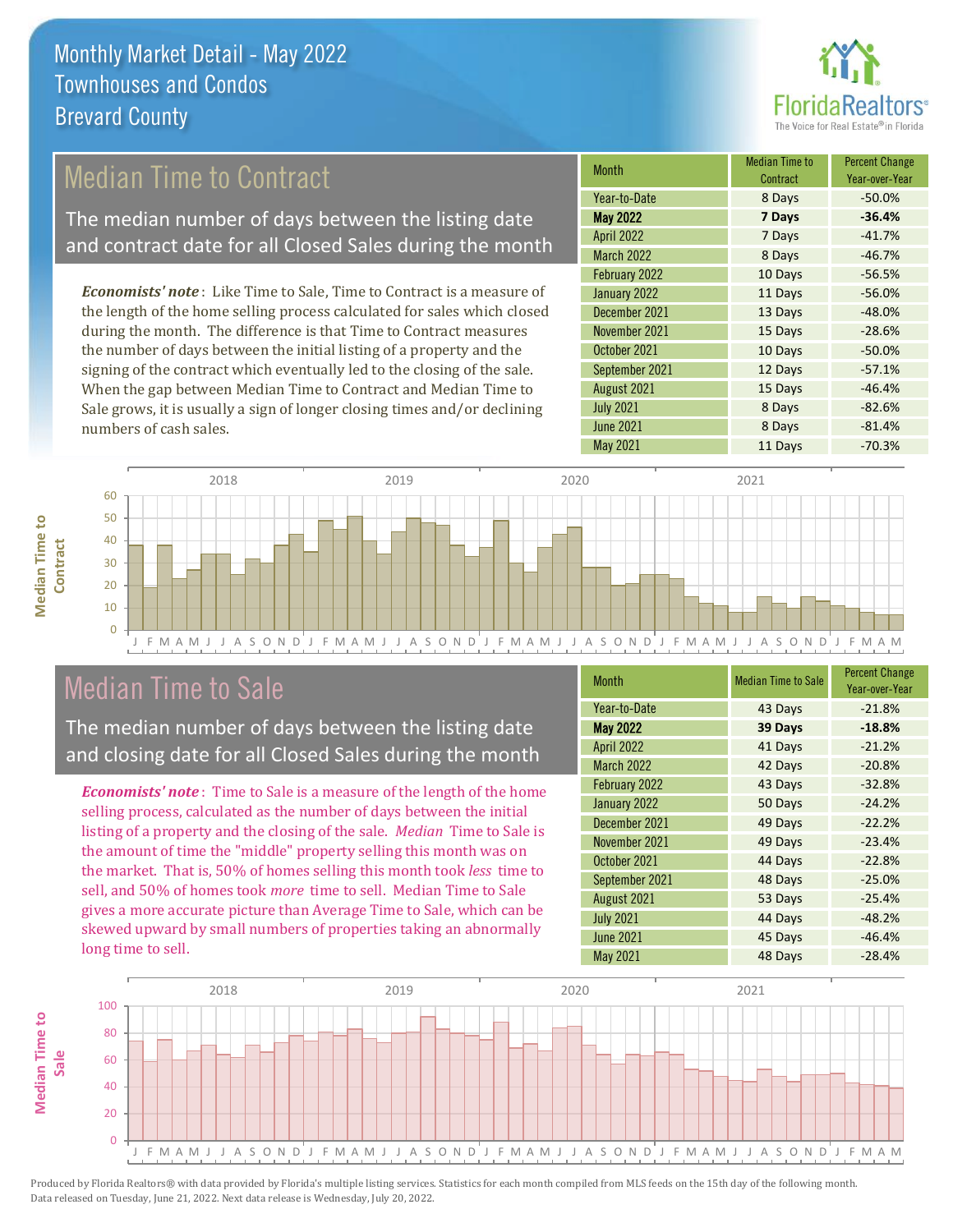distressed properties for sale.



| <b>New Pending Sales</b>                                                       | <b>Month</b>      | <b>New Pending Sales</b> | <b>Percent Change</b><br>Year-over-Year |
|--------------------------------------------------------------------------------|-------------------|--------------------------|-----------------------------------------|
|                                                                                | Year-to-Date      | 1,452                    | $-17.2%$                                |
| The number of listed properties that went under                                | <b>May 2022</b>   | 260                      | $-24.0%$                                |
| contract during the month                                                      | <b>April 2022</b> | 274                      | $-11.0%$                                |
|                                                                                | <b>March 2022</b> | 318                      | $-23.2%$                                |
|                                                                                | February 2022     | 294                      | $-15.8%$                                |
| <b>Economists' note</b> : Because of the typical length of time it takes for a | January 2022      | 306                      | $-10.3%$                                |
| sale to close, economists consider Pending Sales to be a decent                | December 2021     | 248                      | 6.4%                                    |
| indicator of potential future Closed Sales. It is important to bear in         | November 2021     | 276                      | 12.7%                                   |
| mind, however, that not all Pending Sales will be closed successfully.         | October 2021      | 290                      | $-0.3%$                                 |
| So, the effectiveness of Pending Sales as a future indicator of Closed         | September 2021    | 268                      | 5.1%                                    |
| Sales is susceptible to changes in market conditions such as the               | August 2021       | 299                      | $-10.7%$                                |



# New Listings

The number of properties put onto the market during the month

availability of financing for homebuyers and the inventory of

*Economists' note* : New Listings tend to rise in delayed response to increasing prices, so they are often seen as a lagging indicator of market health. As prices rise, potential sellers raise their estimations of value—and in the most recent cycle, rising prices have freed up many potential sellers who were previously underwater on their mortgages. Note that in our calculations, we take care to not include properties that were recently taken off the market and quickly relisted, since these are not really *new* listings.

| <b>Month</b>      | <b>New Listings</b> | <b>Percent Change</b><br>Year-over-Year |
|-------------------|---------------------|-----------------------------------------|
| Year-to-Date      | 1,499               | $-3.7%$                                 |
| <b>May 2022</b>   | 296                 | 5.3%                                    |
| April 2022        | 302                 | $-4.7%$                                 |
| <b>March 2022</b> | 340                 | 0.0%                                    |
| February 2022     | 278                 | $-10.3%$                                |
| January 2022      | 283                 | $-8.1%$                                 |
| December 2021     | 209                 | $-7.5%$                                 |
| November 2021     | 259                 | $-11.3%$                                |
| October 2021      | 284                 | $-1.7%$                                 |
| September 2021    | 261                 | 3.2%                                    |
| August 2021       | 317                 | $-2.8%$                                 |
| <b>July 2021</b>  | 348                 | 21.7%                                   |
| <b>June 2021</b>  | 347                 | 34.5%                                   |
| May 2021          | 281                 | $-7.0%$                                 |

July 2021 260 260 -16.1% June 2021 275 -16.4%



Produced by Florida Realtors® with data provided by Florida's multiple listing services. Statistics for each month compiled from MLS feeds on the 15th day of the following month. Data released on Tuesday, June 21, 2022. Next data release is Wednesday, July 20, 2022.

**New Listings**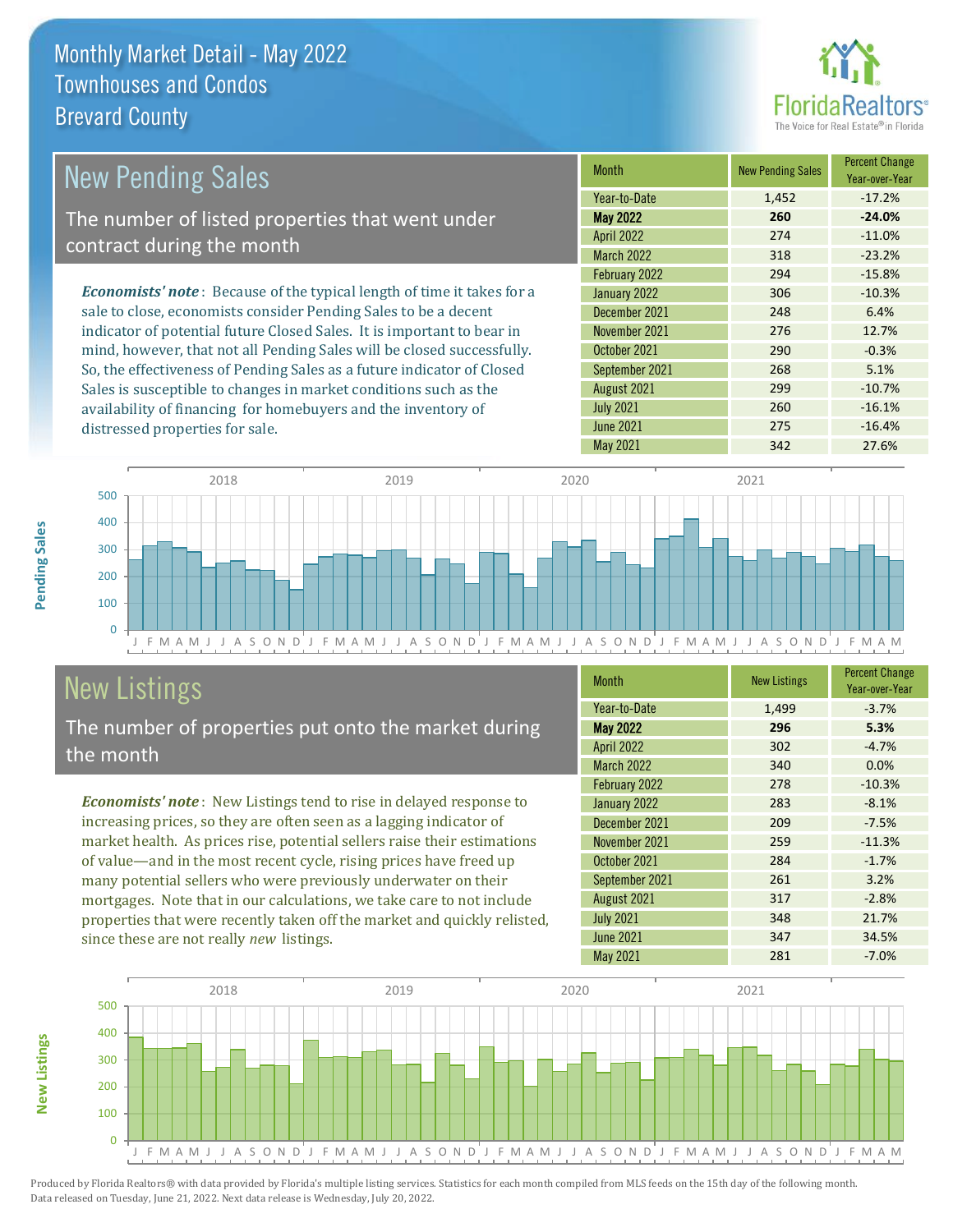

# Inventory (Active Listings) The number of property listings active at the end of the month

*Economists' note* : There are a number of ways to define and calculate Inventory. Our method is to simply count the number of active listings on the last day of the month, and hold this number to compare with the same month the following year. Inventory rises when New Listings are outpacing the number of listings that go off-market (regardless of whether they actually sell). Likewise, it falls when New Listings aren't keeping up with the rate at which homes are going off-market.

| <b>Month</b>             | Inventory | <b>Percent Change</b><br>Year-over-Year |
|--------------------------|-----------|-----------------------------------------|
| <b>YTD (Monthly Avg)</b> | 298       | $-19.9%$                                |
| <b>May 2022</b>          | 313       | 15.1%                                   |
| <b>April 2022</b>        | 321       | 1.3%                                    |
| <b>March 2022</b>        | 298       | $-12.1%$                                |
| February 2022            | 270       | $-38.6%$                                |
| January 2022             | 288       | $-41.6%$                                |
| December 2021            | 320       | $-42.0%$                                |
| November 2021            | 365       | $-37.9%$                                |
| October 2021             | 380       | $-32.6%$                                |
| September 2021           | 392       | $-32.9%$                                |
| August 2021              | 398       | $-36.2%$                                |
| <b>July 2021</b>         | 403       | $-38.4%$                                |
| <b>June 2021</b>         | 337       | $-51.1%$                                |
| <b>May 2021</b>          | 272       | $-66.0%$                                |



# Months Supply of Inventory

An estimate of the number of months it will take to deplete the current Inventory given recent sales rates

*Economists' note* : MSI is a useful indicator of market conditions. The benchmark for a balanced market (favoring neither buyer nor seller) is 5.5 months of inventory. Anything higher is traditionally a buyers' market, and anything lower is a sellers' market. There is no single accepted way of calculating MSI. A common method is to divide current Inventory by the most recent month's Closed Sales count, but this count is a usually poor predictor of future Closed Sales due to seasonal cycles. To eliminate seasonal effects, we use the 12-month average of monthly Closed Sales instead.

| <b>Month</b>             | <b>Months Supply</b> | <b>Percent Change</b><br>Year-over-Year |
|--------------------------|----------------------|-----------------------------------------|
| <b>YTD (Monthly Avg)</b> | 1.1                  | $-26.7%$                                |
| <b>May 2022</b>          | 1.2                  | 20.0%                                   |
| <b>April 2022</b>        | 1.2                  | 0.0%                                    |
| <b>March 2022</b>        | 1.1                  | $-15.4%$                                |
| February 2022            | 1.0                  | $-44.4%$                                |
| January 2022             | 1.0                  | $-50.0%$                                |
| December 2021            | 1.1                  | $-52.2%$                                |
| November 2021            | 1.3                  | $-45.8%$                                |
| October 2021             | 1.4                  | $-41.7%$                                |
| September 2021           | 1.4                  | $-44.0%$                                |
| August 2021              | 1.4                  | $-48.1%$                                |
| <b>July 2021</b>         | 1.4                  | $-51.7%$                                |
| <b>June 2021</b>         | 1.2                  | $-61.3%$                                |
| May 2021                 | 1.0                  | $-71.4%$                                |



**Inventory**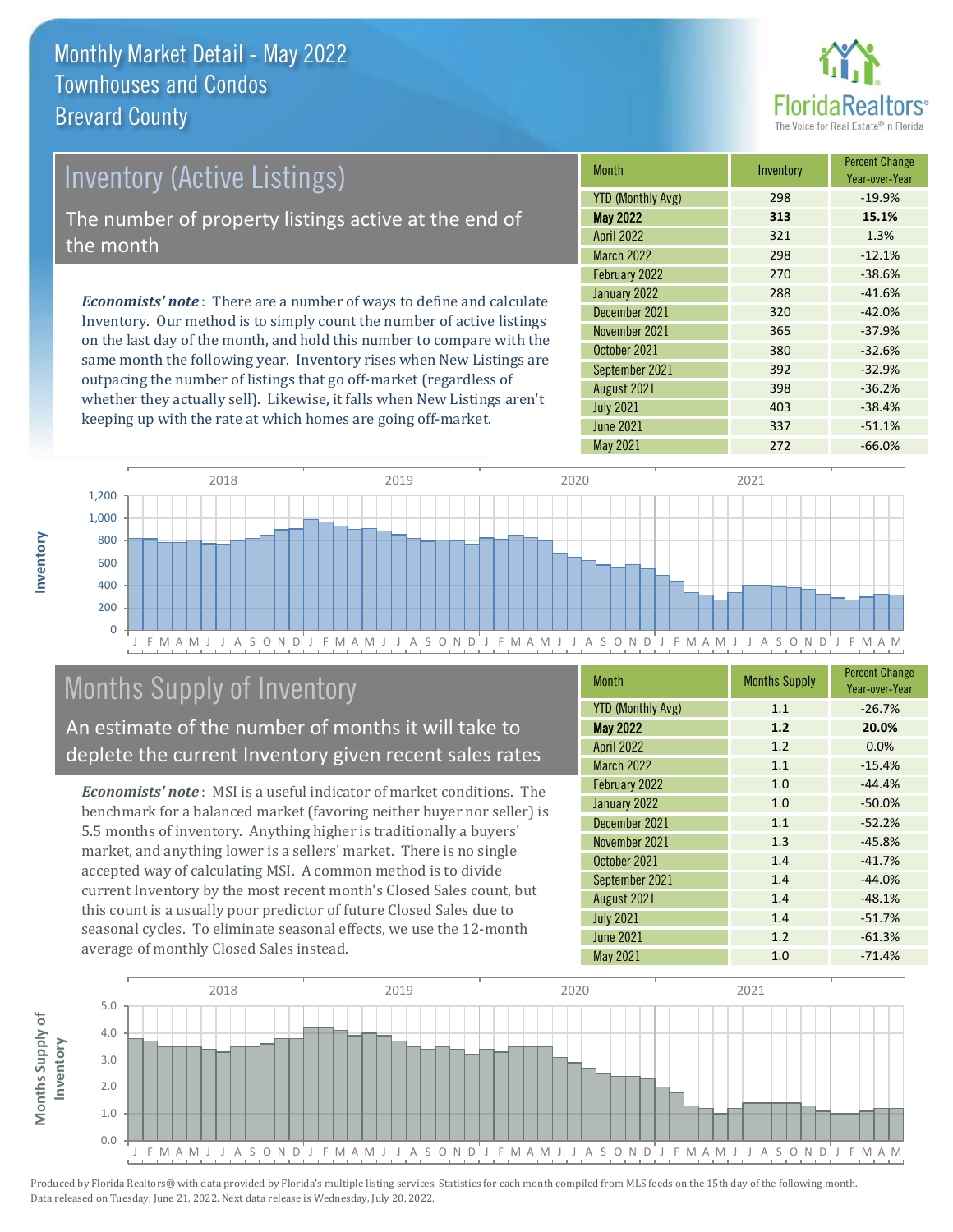

#### *Economists' note:* Closed Sales are one of the simplest—yet most important—indicators for the residential real estate market. When comparing Closed Sales across markets of different sizes, we recommend comparing the percent changes in sales rather than the number of sales. Closed Sales (and many other market metrics) are affected by seasonal cycles, so actual trends are more accurately represented by year-over-year changes (i.e. comparing a month's sales to the amount of sales in the same month in the previous year), rather than changes from one month to the next. \$1,000,000 or more 5 N/A \$250,000 - \$299,999 41 51.9% \$300,000 - \$399,999 50 -10.7% \$400,000 - \$599,999 49 63.3% \$600,000 - \$999,999 23 53.3% \$150,000 - \$199,999 39 -37.1% \$200,000 - \$249,999 29 -19.4%  $$100,000 - $149,999$  18 -58.1% Sale Price Closed Sales Percent Change Year-over-Year Less than \$50,000 0 0 -100.0%  $$50,000 - $99,999$  6 -60.0% Closed Sales by Sale Price The number of sales transactions which closed during the month



## Median Time to Contract by Sale Price The median number of days between the listing date and contract date for all Closed Sales during the month

*Economists' note* : Like Time to Sale, Time to Contract is a measure of the length of the home selling process calculated for sales which closed during the month. The difference is that Time to Contract measures the number of days between the initial listing of a property and the signing of the contract which eventually led to the closing of the sale. When the gap between Median Time to Contract and Median Time to Sale grows, it is usually a sign of longer closing times and/or declining numbers of cash sales.

| <b>Sale Price</b>     | <b>Median Time to</b><br><b>Contract</b> | <b>Percent Change</b><br>Year-over-Year |
|-----------------------|------------------------------------------|-----------------------------------------|
| Less than \$50,000    | (No Sales)                               | N/A                                     |
| $$50,000 - $99,999$   | 27 Days                                  | 68.8%                                   |
| $$100,000 - $149,999$ | 4 Days                                   | $-50.0%$                                |
| \$150,000 - \$199,999 | 7 Days                                   | $-41.7%$                                |
| \$200,000 - \$249,999 | 7 Days                                   | 0.0%                                    |
| \$250,000 - \$299,999 | 7 Days                                   | $-30.0%$                                |
| \$300,000 - \$399,999 | 7 Days                                   | $-61.1%$                                |
| \$400,000 - \$599,999 | 9 Days                                   | 0.0%                                    |
| \$600,000 - \$999,999 | 6 Days                                   | $-25.0%$                                |
| \$1,000,000 or more   | 13 Days                                  | N/A                                     |

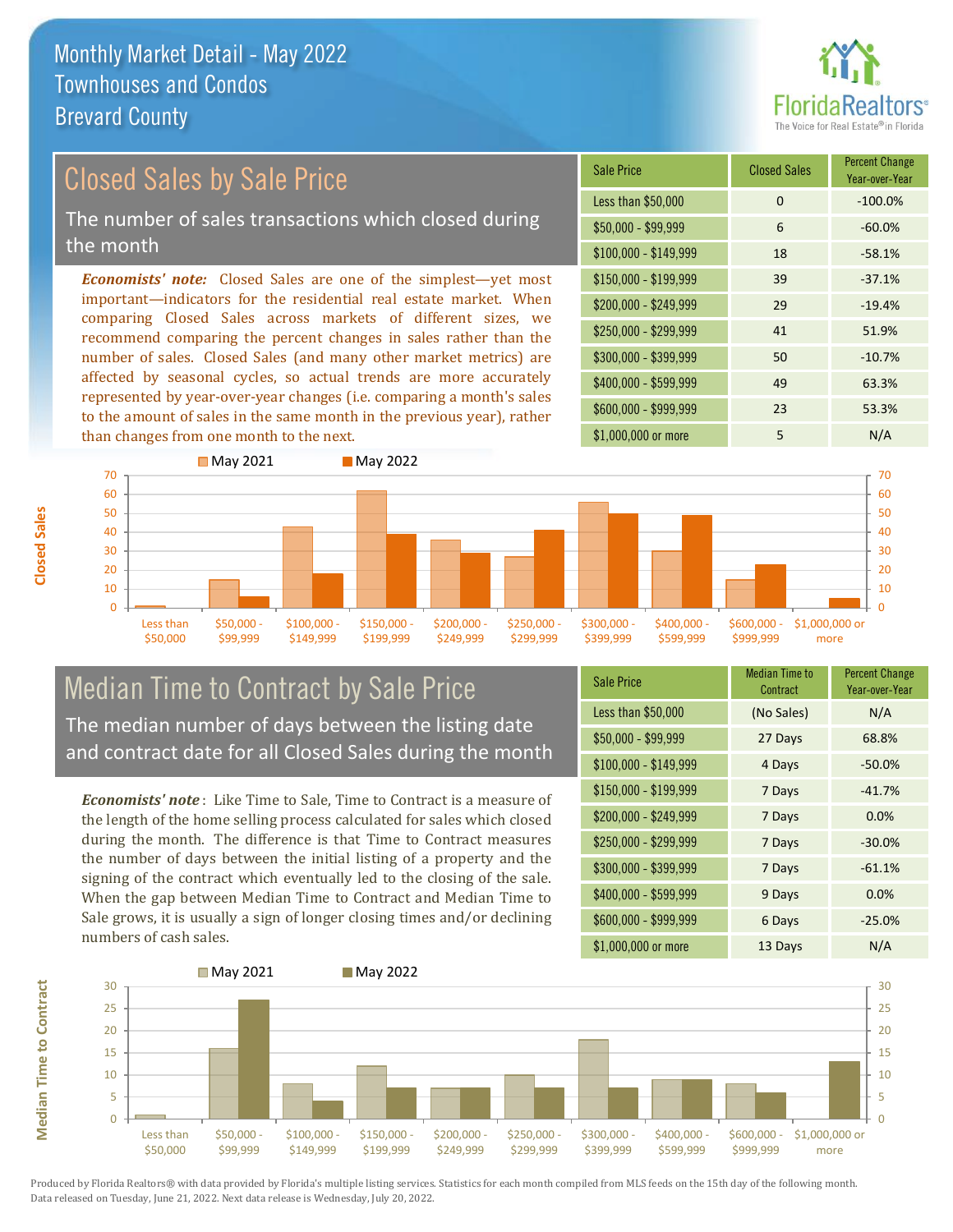

# New Listings by Initial Listing Price

The number of properties put onto the market during the month

*Economists' note:* New Listings tend to rise in delayed response to increasing prices, so they are often seen as a lagging indicator of market health. As prices rise, potential sellers raise their estimations of value—and in the most recent cycle, rising prices have freed up many potential sellers who were previously underwater on their mortgages. Note that in our calculations, we take care to not include properties that were recently taken off the market and quickly relisted, since these are not really *new* listings.





### Inventory by Current Listing Price The number of property listings active at the end of the month

*Economists' note* : There are a number of ways to define and calculate Inventory. Our method is to simply count the number of active listings on the last day of the month, and hold this number to compare with the same month the following year. Inventory rises when New Listings are outpacing the number of listings that go off-market (regardless of whether they actually sell). Likewise, it falls when New Listings aren't keeping up with the rate at which homes are going off-market.

| <b>Current Listing Price</b> | Inventory    | <b>Percent Change</b><br>Year-over-Year |
|------------------------------|--------------|-----------------------------------------|
| Less than \$50,000           | $\mathbf{1}$ | 0.0%                                    |
| $$50,000 - $99,999$          | 3            | $-62.5%$                                |
| $$100,000 - $149,999$        | 18           | $-43.8%$                                |
| $$150,000 - $199,999$        | 40           | 5.3%                                    |
| \$200,000 - \$249,999        | 36           | 56.5%                                   |
| \$250,000 - \$299,999        | 32           | 45.5%                                   |
| \$300,000 - \$399,999        | 27           | $-15.6%$                                |
| \$400,000 - \$599,999        | 62           | 14.8%                                   |
| \$600,000 - \$999,999        | 61           | 35.6%                                   |
| \$1,000,000 or more          | 33           | 94.1%                                   |



Produced by Florida Realtors® with data provided by Florida's multiple listing services. Statistics for each month compiled from MLS feeds on the 15th day of the following month. Data released on Tuesday, June 21, 2022. Next data release is Wednesday, July 20, 2022.

**Inventory**